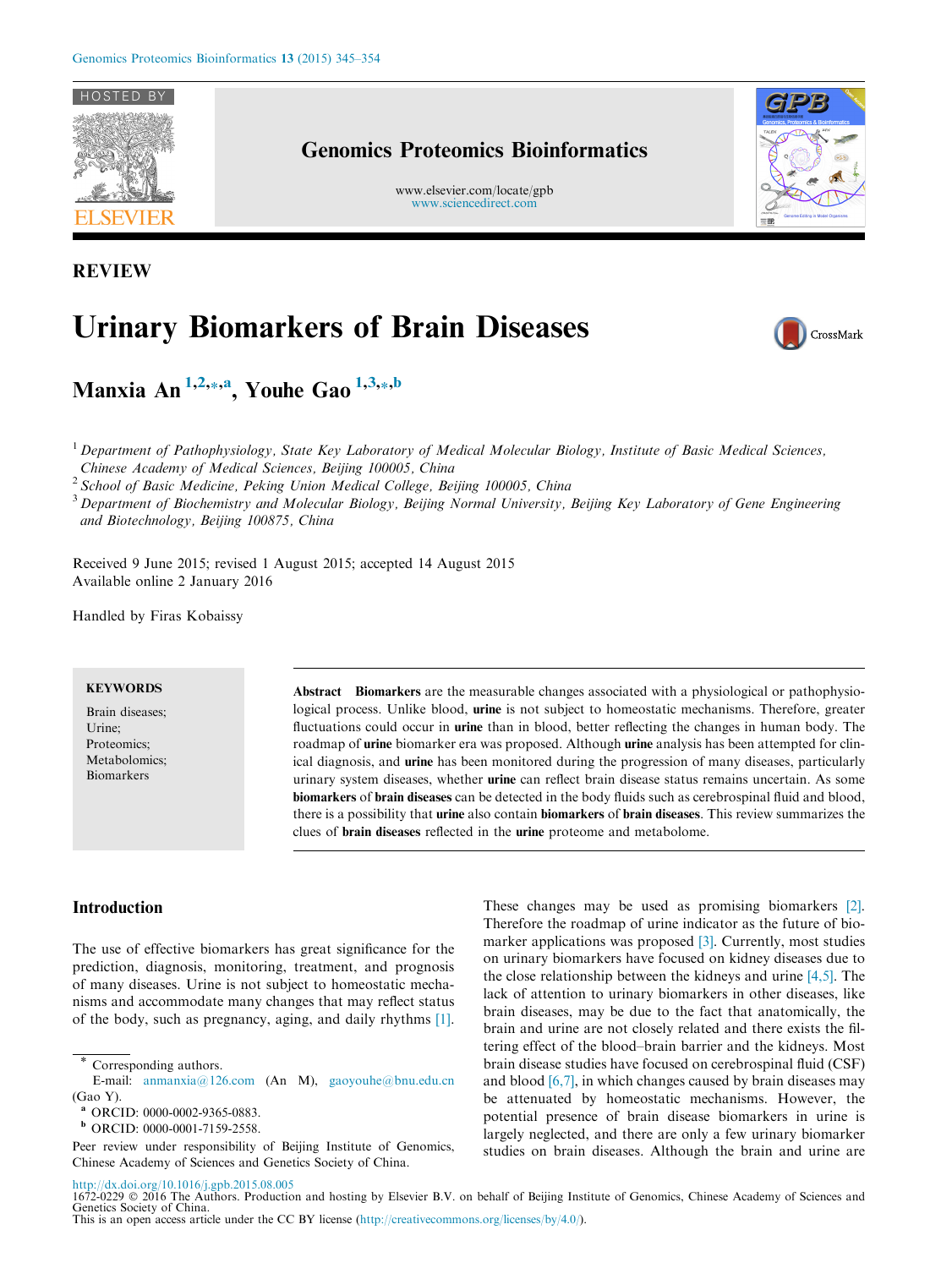distantly apart and a direct relationship is hard to establish with current scientific knowledge, we cannot rule out the possibility that changes present in the brain are somehow reflected in urine. Here, we summarize urinary proteomics and metabolomics applications for the study on brain diseases, which may be useful for researchers interested in exploring the field.

Omics technology including proteomics and metabolomics has garnered a lot of attention recently in the biomarker field thanks to its high-throughput and high-sensitivity capacities. Urine has been commonly examined in omics fields. Proteins in the urine mainly come from blood by filtration and the kidneys/urinary tracts by secretion. It was previously believed that urine contains very few proteins. However, a recent study indicated that the content of urinary proteins from normal subjects is  $0-0.8$  g/l  $[8]$ . Nonetheless, urine contains fewer high abundance proteins than blood, which makes the identification of urinary proteins relatively easy since no high abundance suppression exists. Six thousand proteins can be identified in urine, indicating the complexity of the urine proteome and highlighting the availability of the urine proteome for the study of biomarkers (personal communication). Currently, urinary proteomics is mainly used to search for biomarkers of kidney diseases, such as IgA nephropathy [\[9\],](#page-7-0) renal cell carcinoma [\[10\]](#page-7-0), and kidney transplant [\[11\].](#page-7-0) However, urinary proteomics can also be used to study a variety of diseases, such as sleep apnea [\[12\],](#page-7-0) eclampsia [\[13\],](#page-7-0) and cardiovascular diseases [\[14\].](#page-7-0)

Through urinary metabolomics, small molecule metabolites in urine with molecular weights less than 1000 Da can be comprehensively analyzed. Metabolites in urine may reflect state of the body to some extent and serve as informative biomarkers for some diseases. Urinary metabolomics has been widely used in the studies of various diseases, including diabetic nephropathy [\[15\]](#page-7-0), acute kidney injury [\[16\]](#page-7-0), chronic heart failure [\[17\]](#page-7-0), liver cancer [\[18\],](#page-7-0) and breast cancer [\[19\]](#page-8-0).

The main purpose of the biomarker studies is to identify specific and stable biomarkers for a particular disease. Because many diseases are heterogeneous, finding a single biomarker relative to one disease is difficult. Thus, a panel of proteins or metabolites identified by omics technology is considered feasible and would be desirable biomarkers of the disease. In addition, the search for brain disease biomarkers in urine may pose challenges because their changes in the urine are sensitive and can be affected by many factors transiently. However, only stable changes that are strongly associated with disease can be effective biomarkers. Such changes can only be considered specific if they are independent of impact of transient factors. In the current review, we summarized previous studies searching brain diseases biomarkers in urine by proteomics and metabolomics.

#### Neuropsychiatric disorders

#### Major depressive disorder

Major depressive disorder (MDD) is a severe neuropsychiatric disorder that is characterized by disordered mood, cognition, neurovegetative functions, and mental activity [\[20\].](#page-8-0) Clinically, the diagnosis of MDD is mainly based on a subjective symptom assessment, while no objective and effective measurements are available so far [\[21\]](#page-8-0). Therefore, biomarkers that can enhance traditional symptom-based assessments and predict treatment response are greatly needed in clinical settings.

In order to search biomarkers of MDD, urine of 42 firstepisode drug-naïve MDD subjects and 28 normal subjects was analyzed using a peptidomics method, which mainly targeted the small polypeptides. Five peptides  $(m/z 8307.22)$ , 3222.17, 4640.35, 5072.14, and 1196.47) were selected from the 29 putative urinary peptides for establishing a candidate classification model. This model showed good diagnostic performance for MDD with a 90.5% sensitivity (38/42), a 92.9% specificity (26/28), and a 91.4% accuracy (64/70). Four of these five peptides have been identified to correspond to four known proteins, including serum albumin  $(m/z 1196.47)$ , alpha-1-microglobulin/bikunin precursor (AMBP, m/z 3222.17), heparan sulfate proteoglycan (HSPG,  $m/z$  4640.35), and apolipoprotein A-I (APOA1)  $(m/z 5072.14)$  [\[22\]](#page-8-0). Among them, altered expression of APOA1 has previously been correlated with several other psychiatric disorders [\[23,24\]](#page-8-0).

In addition, urinary metabolomics was also used for MDD biomarker identification. Urinary metabolomes of a training set (82 first-episode, drug-naïve MDD subjects and 82 normal subjects) were measured using nuclear magnetic resonance (NMR) [\[25\].](#page-8-0) Metabolites associated with tricarboxylic acid (TCA) cycle, intestinal microflora metabolism, and tryptophan-nicotinic acid pathway were altered in the MDD patients' urine. A receiver-operating characteristic (ROC) curve analysis was performed to evaluate the validity of these possible biomarkers. A biomarker classification model consisting of formate, malonate, N-methylnicotinamide, m-hydroxyphenylacetate, and alanine showed the highest predictive power for MDD, in which the area under the ROC curve (AUC) of this classification model was 0.81 in the training samples and 0.89 in the test samples. This specific classification model also performed well in a test set despite of a lack of age matching. In a follow-up study, urine from the same MDD and control subjects were analyzed by gas chromatographymass spectrometry (GC–MS) [\[26\]](#page-8-0). Six metabolites (sorbitol, uric acid, azelaic acid, hippuric acid, quinolinic acid, and tyrosine) were selected from 23 differential metabolites and considered promising biomarkers for MDD diagnosis (0.905 of AUC in training samples and 0.837 of AUC in test samples). A composite model add N-methylnicotinamide, which was identified in a previous study [\[25\]](#page-8-0), to the six aforementioned metabolites performed even better (AUC: 0.909 in training samples and 0.917 in test samples) compared to the current model with six metabolites only in distinguishing MDD patients from controls [\[25\].](#page-8-0) Metabolic pathway analysis showed disturbances in peripheral glucose metabolism, perturbed kynurenine pathway metabolism, disturbances in the tyrosine-phenylalanine pathway, and increased oxidative stress in MDD patients. These two studies identified some candidate urinary biomarkers with the potential for diagnosing MDD in the future clinical setting and demonstrated the power of the metabolomics-based method for searching MDD biomarkers. However, large samples from a heterogeneous population are needed to validate the applicability and sensitivity of these candidate diagnostic models. The correlation between these differential metabolites and MDD must also be further investigated to understand the pathological mechanisms and therapeutic targets.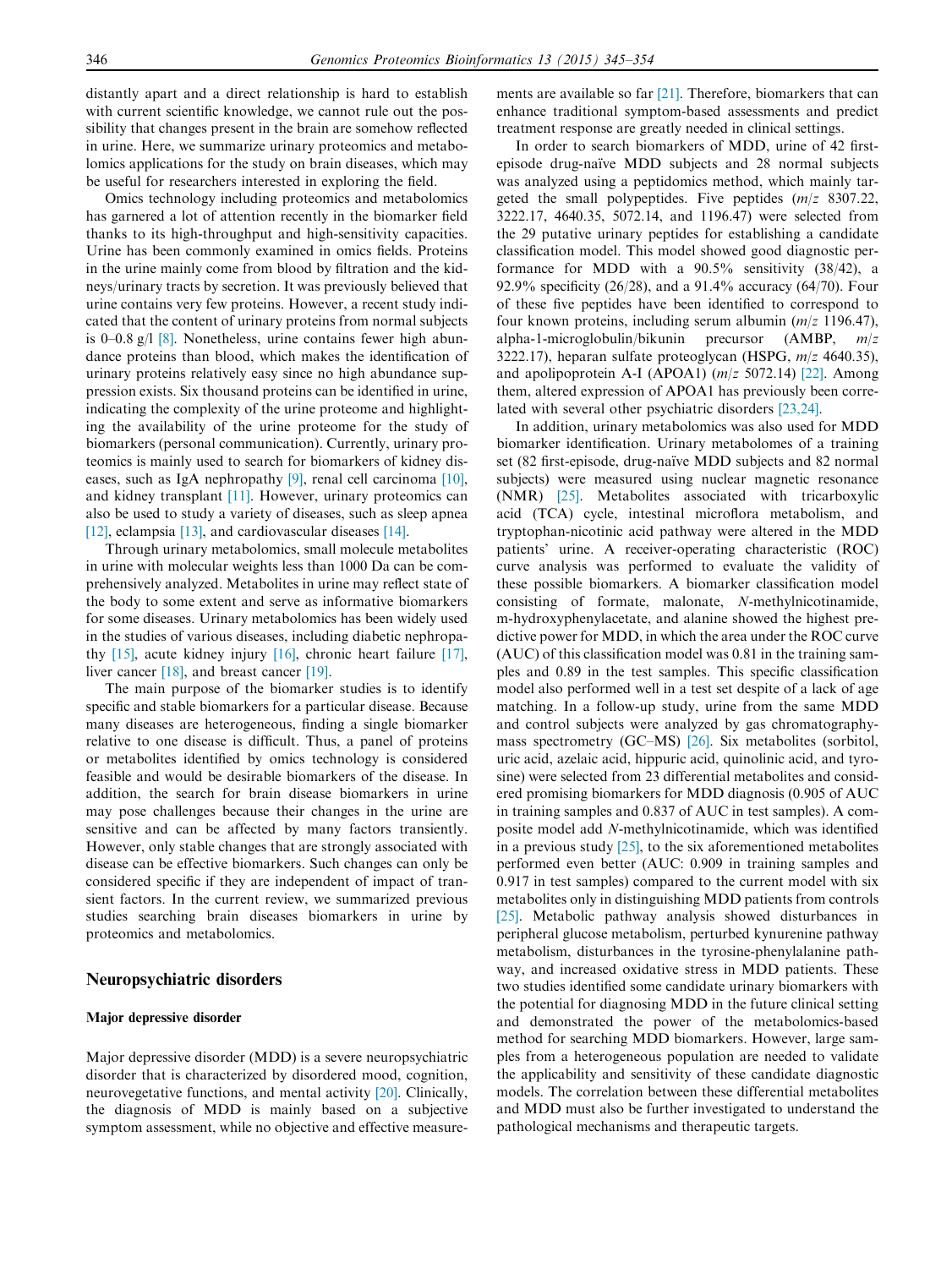Bipolar disorder (BD) is a debilitating and life-long psychiatric disorder, affecting up to 1% of the population worldwide [\[27\]](#page-8-0). The pathogenesis of BD remains unclear [\[28\],](#page-8-0) and currently, BD is mainly diagnosed according to the subjective identification of disease symptoms.

The aforementioned metabolites azelaic acid and Nmethylnicotinamide in urine are also candidate biomarkers for BD. In order to searching biomarkers of BD, the urinary metabolomes of 78 BD patients and 43 normal subjects were analyzed by combining NMR and GC–MS [\[29\]](#page-8-0). A biomarker panel containing five metabolites (azelaic acid, 2,4 dihydroxypyrimidine,  $\beta$ -alanine, pseudouridine, and  $\alpha$ hydroxybutyrate) was established as a candidate diagnostic model. The AUC of this model was 0.974 in the training set and 0.964 in the test set, which suggest a solid performance. This biomarker model had better accuracy than previous ones with GC–MS or NMR metabolomics separately, suggesting that the integration of these two technologies can be used to obtain a more comprehensive and reliable biomarker model of BD than using either method alone [\[30,31\].](#page-8-0) Most of the patients recruited in these studies underwent treatment with anti-psychotic medications. Nonetheless, the influence of medications on metabolome profiles has not been evaluated, which however would presumably make it more difficult to find specific biomarkers for BD.

It is of note that BD patients exhibit gender-specific phenotypes, such as the differences in the age of onset and lobular volumes [\[32,33\]](#page-8-0). Chen et al. thus examined gender-specific BD urinary biomarkers using NMR-based metabolomics [\[34\]](#page-8-0). A male-specific biomarker model ( $\alpha$ -hydroxybutyrate, choline, formate, and N-methylnicotinamide) and a femalespecific biomarker model (a-hydroxybutyrate, oxalacetate, acetone, and N-methylnicotinamide) were differentially established to distinguish BD subjects of different genders from their healthy counterparts. It is probably not surprising that the male-specific biomarker model poorly distinguished female patients from controls, and the female-specific biomarker model poorly distinguished male patients from controls. Other than the metabolites mentioned above, several other metabolites are present at different levels in urine between the male and female BD patients. Therefore, gender-specific studies may identify more sensitive biomarkers for accurate diagnosis.

#### Autistic spectrum disorders

Autistic spectrum disorders (ASDs) represent a complex series of neurodevelopmental diseases and are usually diagnosed in the first three years of life [\[35\].](#page-8-0) Because there are no objective tests for diagnosis, clinical signs are commonly used, such as social skill deficits, communication deficits, and deficiency in play skills.

Yap et al. compared urinary metabolomes of ASD children and healthy controls using NMR method [\[36\]](#page-8-0). The alterations in mammalian-microbial cometabolites as well as metabolites associated with nicotinic acid metabolism were mainly observed in ASD children. In addition, the levels of several amino acids in urine, including taurine, glutamate, and N-acetyl glycoprotein fragments were altered in ASD children as well. Additionally, perturbations in gut microbiota, including Clostridium sp., have been revealed in ASD children in previous study [\[37\].](#page-8-0) Furthermore, increased concentrations of several organic acids and sugars, such as 3-(3-hydroxyphenyl)-3-hydroxypropanoic acid, five-carbon sugars, and ribose, were detected in the urine of ASD children in a GC–MS-based metabolomics study, whereas concentrations of fructose, 1,2,3-butanetriol, and propylene glycol were markedly decreased in the urine of ASD children relative to controls [\[38\].](#page-8-0) Meanwhile, increased concentrations of 3-(3-hydroxyphenyl)-3-hydroxypropanoic in urine have been found in children diagnosed with ASD or schizophrenia [\[39\]](#page-8-0), which may derive from m-tyrosine, a bacterial metabolite that can lead to symptoms of autism in rats [\[40\]](#page-8-0). Perturbation of organic acid and sugar levels in urine of ASD children was also found in another study  $[41]$ , indicating that these metabolites have the potential to serve as biomarkers of ASD and may help in ASD diagnosis, identification of subtypes, and search for potential therapeutic targets.

#### Schizophrenia

Schizophrenia is a severe emotional disorder characterized by a retreat from reality with the formation of delusions [\[42\]](#page-8-0). There are no effective objective diagnostic methods for this disease yet. Cai et al. analyzed the global metabolomic profile and the specific neurotransmitter metabolites in the urine of schizophrenia subjects (first-episode neuroleptic-naïve) and normal subjects. Urine samples were taken before and after 6-week of risperidone monotherapy [\[43\]](#page-8-0). The concentrations of several neurotransmitter metabolites, such as glucosamine, glutamic acid, and vanilmandelic acid, were altered in the urine of patients. In addition, the concentrations of creatinine, a-KG, citrate, valine, and glycine were altered in urine in schizophrenia patients as well. These findings suggest abnormalities in energy and amino acid metabolism in schizophrenia patients. In another study, serum and urine samples from schizophrenic subjects and normal subjects were analyzed by a combination of NMR and MS [\[44\].](#page-8-0) A compound biomarker model using five serum metabolites (glycerate, eicosenoic acid, b-hydroxybutyrate, pyruvate, and cystine) and one urinary metabolite (b-hydroxybutyrate) was identified. This model can distinguish schizophrenic subjects from normal subjects with a good accuracy ( $AUC = 1$ ). In addition, levels of fatty acids and ketone bodies in the serum and urine were increased, indicating that glucose deficiency in the brain of schizophrenic patients may possibly result in increased fatty acid catabolism.

These studies established the foundation of exploiting the laboratory-based diagnostic tests for psychiatric disorders and have identified some candidate urinary biomarkers ([Table 1](#page-3-0)). However, the sample sizes (no more than two hundred) recruited in these studies were relatively small. Therefore, subsequent larger-scale clinical studies are needed before applying to clinical settings.

# Cerebrovascular disorders

#### Stroke

Stroke is a common degenerative disease with high mortality and morbidity. It is characterized by a variety of neurological symptoms, resulting from sudden blockage or bleeding of brain blood vessels [\[45\]](#page-8-0). Currently, the clinical assessment of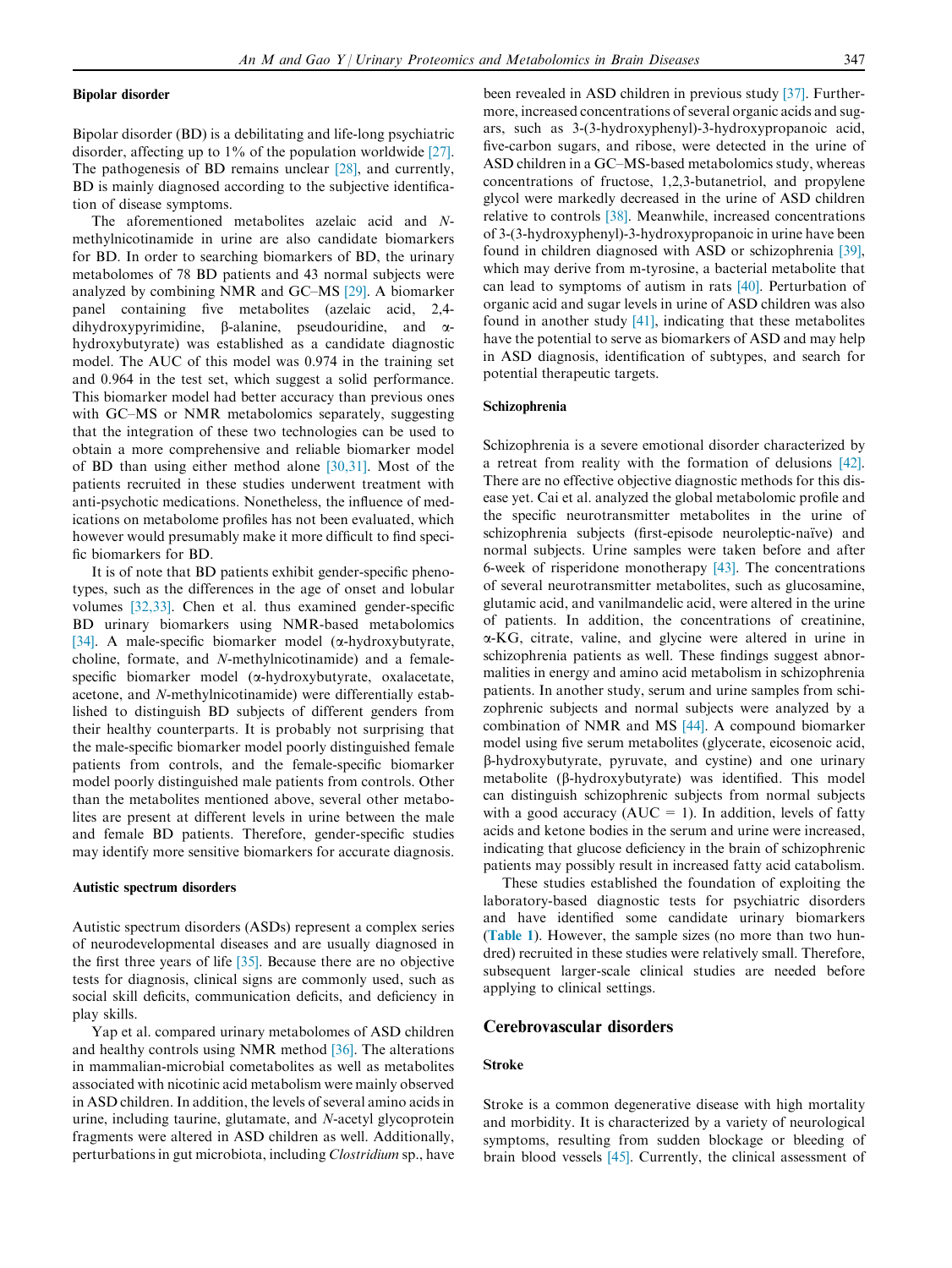|                | <b>Method</b>                                                | No. of    | No. of    | <b>Potential biomarkers</b>                                                                                        |                                                                   | Ref.             |
|----------------|--------------------------------------------------------------|-----------|-----------|--------------------------------------------------------------------------------------------------------------------|-------------------------------------------------------------------|------------------|
| <b>Disease</b> |                                                              | patients  | controls  | <b>Upregulated</b>                                                                                                 | Downregulated                                                     |                  |
| <b>MDD</b>     | MALDI-TOF MS-based peptidomics                               | 66        | 41        | Serum albumin, apolipoprotein A-I, HSPG                                                                            | Protein AMBP                                                      | $[22]$           |
|                | NMR-based metabolomics                                       | 134       | 126       | Formate, alanine                                                                                                   | Malonate, N-methylnicotinamide,<br>m-hydroxyphenylacetate         | $[25]$           |
|                | GC-MS-based metabolomics                                     | 134       | 126       | Sorbitol, uric acid, azelaic acid                                                                                  | Hippuric acid, quinolinic acid, tyrosine                          | $[26]$           |
| <b>BD</b>      | NMR and GC-MS-based metabolomics<br>GC-MS-based metabolomics | 71<br>71  | 126<br>94 | Azelaic acid, β-alanine, α-hydroxybutyrate                                                                         | Pseudouridine, 2,4-dihydroxypyrimidine<br>2,4-Dihydroxypyrimidine | $[29]$<br>$[30]$ |
|                | NMR-based metabolomics                                       | 86        | 96        | α-Hydroxybutyrate, isobutyrate                                                                                     | Choline, N-methylnicotinamide                                     | $[31]$           |
|                | NMR-based metabolomics                                       | 42 male   | 53 male   | $\alpha$ -Hydroxybutyrate, formate                                                                                 | Choline, N-methylnicotinamide                                     | $[34]$           |
|                | NMR-based metabolomics                                       | 44 female | 43 female | α-Hydroxybutyrate                                                                                                  | Oxalacetate, acetone,<br>N-methylnicotinamide                     | $[34]$           |
| <b>ASD</b>     | NMR-based metabolomics                                       | 39        | 62        | N-methyl-2-pyridone-5-carboxamide,<br>N-methyl nicotinic acid, taurine,<br>N-methyl nicotinamide                   | Glutamate                                                         | $[36]$           |
|                | NMR-based metabolomics                                       | 21        | 21        | 3-(3-Hydroxyphenyl)-3-hydroxypropanoic,<br>3,4-dihydroxybutyric acid, glycolic acid,<br>glycine, cis-aconitic acid | Fructose, 1,2,3-butanetriol, propylene glycol                     | [38]             |
|                | GC-MS-based metabolomics                                     | 14        | 10        | Oxalic acid, β-hydroxybutyric acid, ribonic<br>acid, m-hydroxybenzoic acid                                         | Phosphoric acid, sebacic acid                                     | [41]             |
| Schizophrenia  | MS/MS, UPLC–MS and NMR-based metabolomics                    | -11       | 11        | Uric acid, pregnanediol, valine, glycine,<br>glucose                                                               | Creatinine, hippurate, creatine,<br>citrate, α-KG, taurine, TMAO  | [43]             |
|                | GC-TOF and NMR-based metabolomics                            | 112       | 120       | $\beta$ -Hydroxybutyrate                                                                                           |                                                                   | [44]             |

#### <span id="page-3-0"></span>Table 1 Summary of urinary biomarkers of human neuropsychiatric disorders

Note: MDD, major depressive disorder; BD, bipolar disorder; ASD, autism spectrum disorder; HSPG, basement membrane-specific heparan sulfate proteoglycan core protein; AMBP, alpha-1microglobulin/bikunin precursor; <sup>a</sup>-KG, <sup>a</sup>-ketoglutaric acid; TMAO, trimethylamine-N-oxide.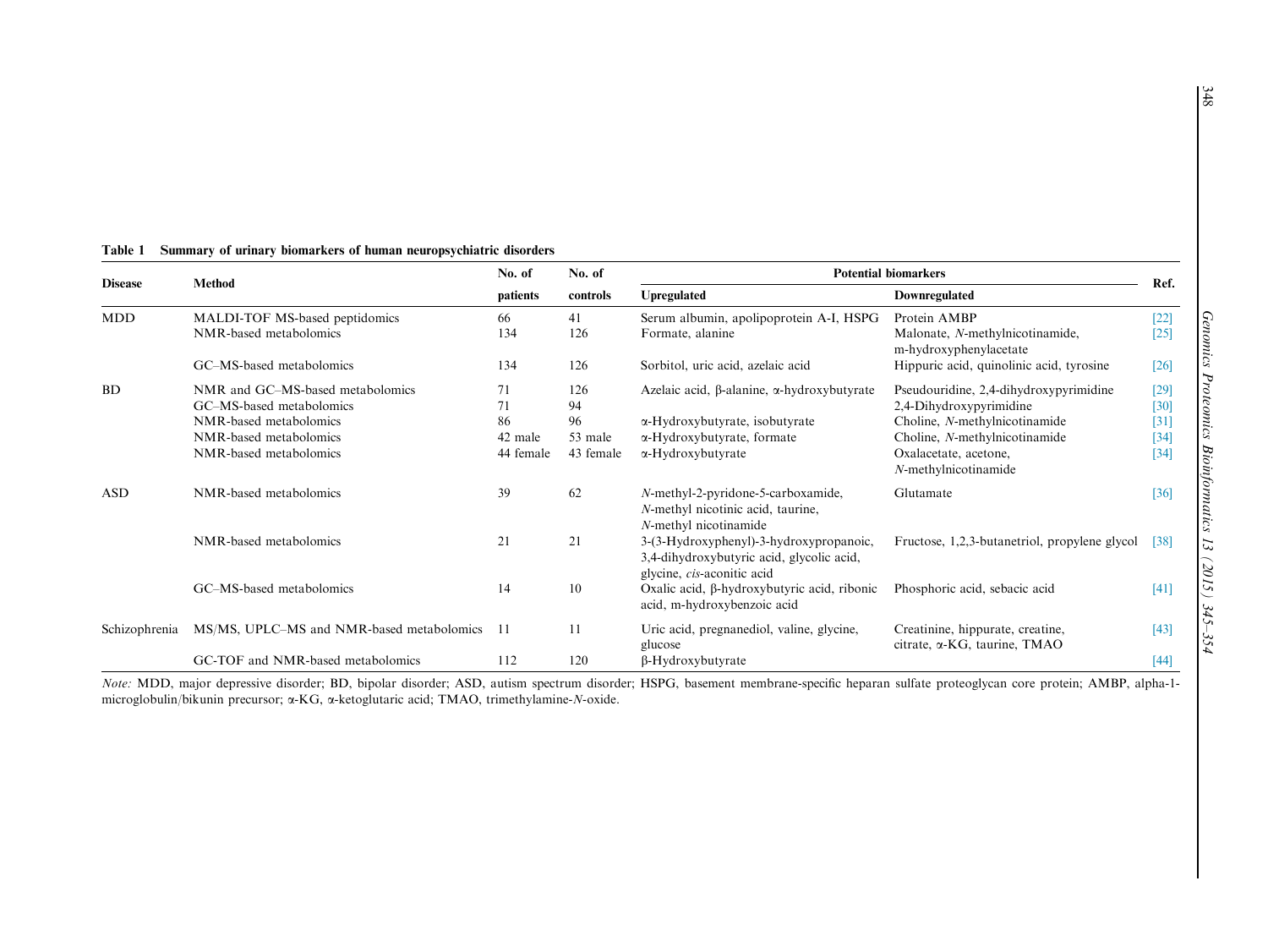stroke is based on clinical signs supplemented by imaging such as computed tomography (CT) and magnetic resonance imaging (MRI). The accuracy of CT is approximately 82% at 6 h of cerebral ischemia, which unfortunately is beyond the therapeutic window for intravenous recombinant tissue plasminogen activator (tPA)  $[46]$ . On the other hand, the false negative rate of MRI is as high as 17% and cannot be applied to patients with pacemaker, metal stents, and other implants [\[47\].](#page-8-0)

The first study on the urinary proteomic biomarkers for stroke was performed by using 2-DE to examine the impact of salt loading on the protein abundance in both urine and serum of three rat strains: Wistar-Kyoto rats, spontaneously hypertensive stroke-prone rats, and spontaneously hypertensive rats [\[48\]](#page-8-0). It was found in SHRSP rats that several proteins, including hemopexin, albumin, transferrin,  $\alpha$ <sup>2</sup>-HSglycoprotein, kallikrein-binding protein,  $\alpha_1$ -antitrypsin, Gc-globulin, and transthyretin, appeared in urine prior to the clinically apparent stroke symptom after a period of salt loading. These data suggest possible early stroke diagnosis based on urinary proteomics. In a later study, urinary proteomes of stroke patients and healthy controls were analyzed by using capillary electrophoresis (CE)-MS. As a result, two biomarker models each consisting of 14 biomarkers (AUC 0.75) or 35 biomarkers (AUC 0.86) were established [\[49\].](#page-8-0) These biomarkers showed good distinguishing ability between patients and normal controls in the test samples. Furthermore, a classifier based on 34 potential biomarkers selected from differential molecules was strongly correlated with the severity of stroke. However, the reliability of this study may be compromised by the presence of several confounding factors that possibly affect renal function in patients and controls, including diabetes mellitus, hypertension, and the use of some medications, such as alpha-blocker, calcium channel blocker. Nonetheless, this was the first attempt to search urinary biomarkers of stroke using MS-based proteomics, providing significant clues for future studies.

Urinary metabolomics can also be employed to search for stroke biomarkers. For instance, Jung et al. found that the urine metabolome of stroke patients differed from that of healthy controls [\[50\]](#page-8-0). The major alterations in urinary metabolites of stroke subjects include reduced concentrations of dimethylamine, glycine, and hippurate. Decrease in these metabolites was associated with folic acid deficiency and hyperhomocysteinemia, which have been reported to be associated with an increased risk of both cognitive impairment and stroke [\[51\].](#page-8-0) These studies identified some candidate biomarkers ([Table 2](#page-5-0)) for diagnosis and provided some insights into the possible pathogenesis of stroke. More technology platforms may also be applied in future to investigate the comprehensive proteic and metabolic characteristics of stroke and search for effective biomarkers.

# Neurodegenerative diseases

Neurodegenerative diseases include Alzheimer's disease (AD), Parkinson's disease (PD), multiple sclerosis (MScl), and transmissible spongiform encephalopathies (TSEs). Early intervention and treatment can effectively slow down the progress of these diseases. Therefore, there is an urgent need to find effective biomarkers for the prediction, diagnosis, monitoring, and treatment of these diseases.

#### Alzheimer's disease

AD is a chronic degenerative disease, characterized by extracellular amyloid plaques resulting from the accumulation of amyloid  $\beta$  proteins and intracellular neurofibrillary tangle due to the aggregation of tau proteins [\[52\]](#page-8-0). Diagnosis of AD is based on subjective neuropsychological tests supplemented by late-stage biomarkers in CSF [\[53\].](#page-8-0) The early diagnosis may be important before the irreversible brain damage or mental decline has occurred. Therefore there is a serious need for a convenient and accurate method for early diagnosis of AD.

Two studies reported the screening of urinary metabolic biomarkers of AD using different animal models and technologies. Fukuhara et al. analyzed the urinary metabolome of Tg2576 transgenic AD mice using NMR [\[54\].](#page-8-0) 3- Hydroxykynurenine, homogentisate, and tyrosine were identified as effective biomarkers of AD prior to dementia onset, whereas 1-methylnicotinamide, 2-oxoglutarate, citrate, urea, dimethylamine, trigonelline, and trimethylamine were identified as effective biomarkers of late-stage AD. The elevated levels of proteins associated with oxidative stress, including 3-hydroxykynurenine, homogentisate, and allantoin, in 4 month-old AD mice indicated that oxidative stress occurs before the appearance of obvious symptoms of AD. Later on, another study performed the urinary metabolomic biomarker screening using liquid chromatography–MS (LC–MS) with isotope labeling in the TgCRND8 transgenic AD mice in comparison to normal mice [\[55\]](#page-8-0). An obvious difference in the urinary metabolite composition was observed between TgCRND8 transgenic AD mice and normal mice at 15–17 weeks of age. Such change became even more apparent after 25 weeks and was associated with phenotypic changes in the AD mice. As a result, methionine, 5-hydroxyindoleacetic acid, desaminotyrosine, taurine, and N1-acetylspermidine were identified as promising biomarkers. Taurine is the only biomarker molecule commonly identified in the two aforementioned studies, suggesting that different biomarkers could be identified with varied methods even for the same disease.

#### Parkinson's disease

PD is a debilitating neurological disorder of unknown origin and is mainly characterized by movement difficulties [\[56\]](#page-8-0). The neuropathological hallmarks of PD include the notable loss and denaturation of dopaminergic neurons in the substantia nigra, as well as the appearance of Lewy bodies [\[56\]](#page-8-0). Currently, the pathological mechanisms of PD remain unknown and there are no effective early biomarkers for PD diagnosis.

Urinary metabolites of 106 idiopathic PD patients were compared with those of 104 normal control subjects using the metabolomics method combined with high-performance liquid chromatography (HPLC) and LC–MS [\[57\]](#page-8-0). The PD patients exhibited distinct urinary metabolomic characteristics significantly different from controls. There are significant differences between PD patients and healthy controls in the levels of several metabolites that are associated with fatty acid betaoxidation, phenylalanine metabolism, histidine metabolism, steroidogenesis, tryptophan metabolism, nucleotide metabolism, and tyrosine metabolism, such as hydroxylauroylcarnitine, phenylacetic acid, histidine, dihydrocortisol, and acetylserotonin. In addition, abnormality in the kynurenine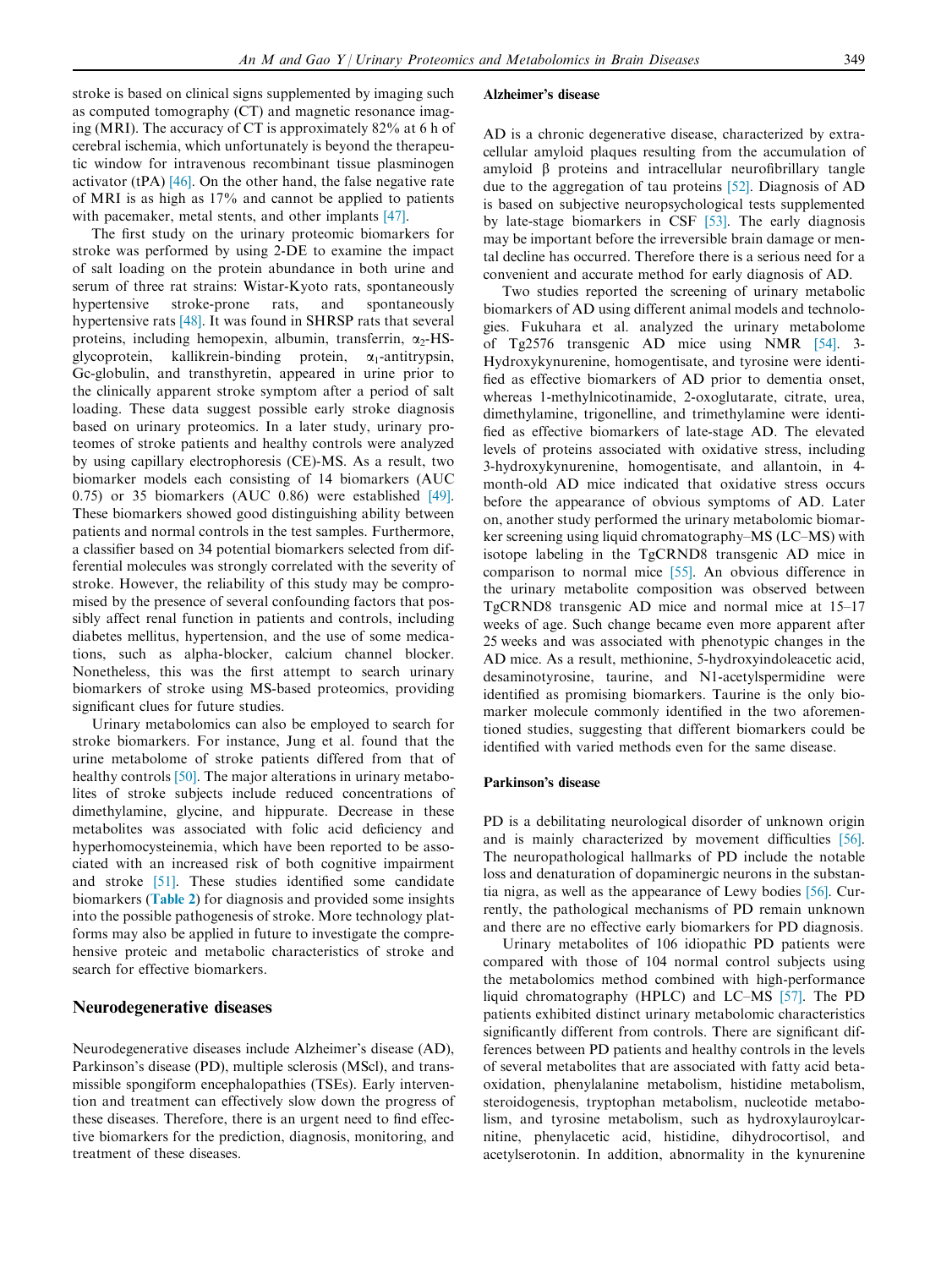| <b>Disease</b> | <b>Method</b>                                               | <b>Species</b><br>No. of subjects                                         |                                                       | No. of controls                                             | <b>Potential biomarkers</b>                                                                                                                                                               |                                                           |              |
|----------------|-------------------------------------------------------------|---------------------------------------------------------------------------|-------------------------------------------------------|-------------------------------------------------------------|-------------------------------------------------------------------------------------------------------------------------------------------------------------------------------------------|-----------------------------------------------------------|--------------|
|                |                                                             |                                                                           |                                                       |                                                             | Upregulated                                                                                                                                                                               | Downregulated                                             | Ref.         |
| Stroke         | 2-DE-based proteomics                                       | Rat                                                                       | 8 stroke-prone<br>spontaneously-<br>hypertensive rats | 5 Wistar-Kyoto rats<br>5 spontaneously<br>hypertensive rats | Transferrin, hemopexin, albumin,<br>transthyretin, $\alpha_2$ -HS-glycoprotein, Gc-<br>globulin, $\alpha_1$ -antitrypsin, kallikrein-<br>binding protein                                  |                                                           | $[48]$       |
|                | CE-MS-based proteomics                                      | Classifiers contains 14 biomarkers or 35 biomarkers<br>101<br>48<br>Human |                                                       |                                                             | [49]                                                                                                                                                                                      |                                                           |              |
|                | NMR-based metabolomics                                      | Human                                                                     | 28                                                    | 30                                                          |                                                                                                                                                                                           | Citrate, dimethylamine, creatinine,<br>glycine, hippurate | [50]         |
| AD             | NMR-based metabolomics                                      | Mouse                                                                     | $3-5$ each for 4,<br>$10, 15$ months                  | $3 - 5$                                                     | 3-Hydroxykynurenine, homogentisate,<br>allantoin                                                                                                                                          | Dimethylamine, trimethylamine                             | $[54]$       |
|                | LC-MS-based metabolomics                                    | Mouse                                                                     | 12                                                    | 12                                                          | Methionine, desaminotyrosine                                                                                                                                                              | $N1$ -acetylspermidine, 5-<br>hydroxyindoleacetic acid    | [55]         |
| <b>PD</b>      | LC-MS-based metabolomics                                    | Human                                                                     | 106                                                   | 104                                                         | Cortisol, 11-deoxycortisol, 21-<br>deoxycortisol, histidine, urocanic acid,<br>imidazoleacetic acid,<br>hydroxyphenylacetic acid                                                          |                                                           | $[57]$       |
| MScl           | LC-MS-based proteomics                                      | Human                                                                     | 31                                                    | 8                                                           | Levels of 531 peptides from MScI patients and 36 peptides from controls were<br>altered in the third trimester compared to the postpartum period, 43 peptides are<br>associated with MScl |                                                           | [60]         |
| <b>TSEs</b>    | 2-DE-based proteomics<br>2-DE and LC-MS-based<br>proteomics | Cattle<br>Mouse                                                           | 13<br>4 scrapie mice                                  | 14<br>4 controls and 4 Alzheimer<br>mice at each time point | 9 spots in 2-DE<br>Classifier contains 20 spots                                                                                                                                           |                                                           | [62]<br>[63] |

# <span id="page-5-0"></span>Table 2 Summary of urinary biomarkers of neurodegenerative diseases

Note: AD, Alzheimer's disease; PD, Parkinson's disease; MScl, multiple sclerosis; TSEs, transmissible spongiform encephalopathies.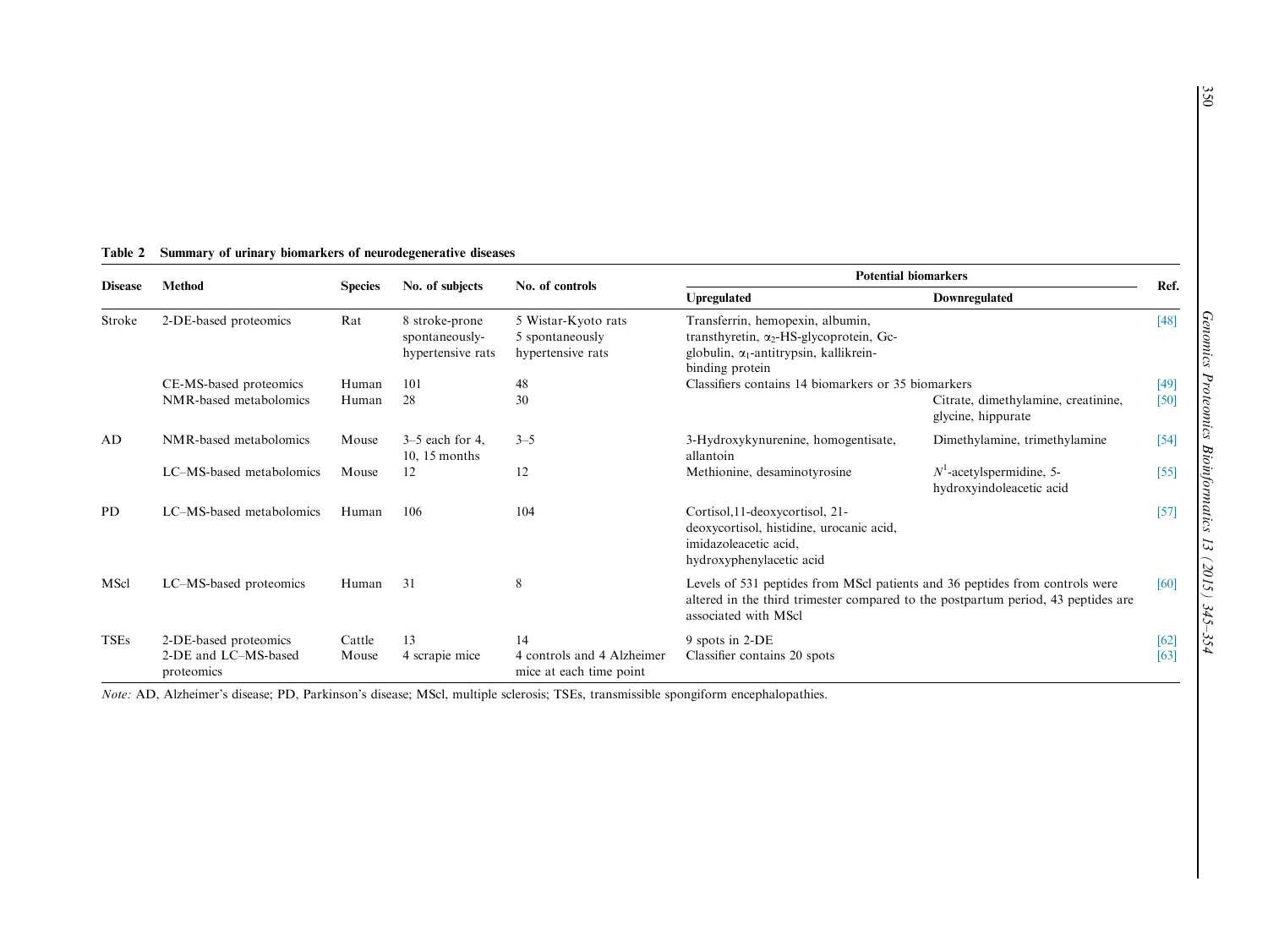pathway in tyrosine metabolism has been detected in the alpha-synuclein overexpressing fly model of PD, indicating that the kynurenine pathway may be associated with the pathological mechanism of PD.

# Multiple sclerosis

MScl is an inflammatory demyelinating autoimmune diseases characterized by paralysis as well as impairment of language, motor, and visual ability [\[58\].](#page-8-0) Symptoms of MScl are often relieved during the 3rd trimester of pregnancy and aggravated during the first postpartum period [\[59\].](#page-8-0) Urinary proteins from these two periods of pregnancy in MScl patients were analyzed by using LC–MS [\[60\]](#page-9-0). Changes in concentrations of 531 peptides from MScl subjects and 36 peptides from normal subjects were detected during the 3rd trimester relative to those in the postpartum period. Among them, 43 peptides which were altered in MScl patients in relative to controls, were considered disease-related. The concentrations of several immunomodulatory function proteins, such as placentaderived pregnancy-associated immunoregulatory proteins and choriogonadotropin subunit beta variant 1 (CGB1), were significantly elevated in the urine of patients during the 3rd trimester of pregnancy comparing with the postpartum period and the controls. Elevated levels of these pregnancy-related proteins may reflect the decrease in severity of MScl during the 3rd trimester of pregnancy, indicating that alterations in urinary proteins in MScl patients may reflect changes in the remote central nervous system (CNS) and even pathological changes in the brain.

#### Transmissible spongiform encephalopathies

TSEs are a group of genetic, infectious, or sporadic degenerative nervous system disorders associated with abnormal prions that can be propagated in different species and the aggregation of prion protein (PrPd) in the CNS is important for the evaluation of TSEs [\[61\].](#page-9-0) However, the PrPd quantification is difficult to apply because brain tissue is hard to obtain.

Urinary proteomics can aid in the diagnosis of TSEs as shown in two studies. Promising biomarkers found in these two studies are summarized in [Table 2](#page-5-0). In one of the studies, urinary proteomes of bovine spongiform encephalopathy (BSE)-infected cattle and healthy cattle were compared by using 2-DE [\[62\]](#page-9-0). Although confounding factors, such as breed, gender, and age, could influence the protein composition of urine, disease-specific alterations in urinary proteins identified by 2-DE can still be distinguished in clinical-stage infected cattle from normal cattle with good accuracy. In the other study, Lamoureux et al. further verified the usability of urine to test for TSEs. They analyzed the urinary proteome of scrapie-infected mice, in comparison with that of AD mice and controls [\[63\]](#page-9-0) and found differences in the concentrations of some urinary proteins could be used for TSE tests and could even distinguish TSEs from AD. These disease-specific proteins were primarily related to the formation of desmosomes and neurodegenerative disease [\[64–66\].](#page-9-0) These studies about neurodegenerative diseases have found some promising biomarkers by using samples from patients or animal models [\(Table 2\)](#page-5-0).

# Neuroendocrine neoplasm and traumatic brain injury

Neuroendocrine neoplasm (NEN) is a group of heterogeneous tumors that originate from peptidergic neurons and neuroendocrine cells [\[67\].](#page-9-0) NEN can occur in many organs and tissues in the body. The majority of NEN are formed in the small bowel and pancreas. One study analyzed the urinary metabolites of 28 NEN patients and 17 healthy controls by using NMR analysis [\[68\].](#page-9-0) Alterations in urinary metabolomes could be used to distinguish NEN patients from controls with good accuracy and these differential metabolites performed better in the monitoring of metastases of NEN compared with CgA alone (AUC 0.86 vs. 0.80), which is a common marker used to monitor the metastasis of tumors. In future studies, metabolites related to the severity of NEN should be analyzed to find representative metabolites of different disease stages. The fine management of patients can then be conducted according to the severity of patients.

Traumatic brain injury (TBI) is one of the common fatal and disabling diseases in the clinical setting [\[69\]](#page-9-0). One study analyzed the urinary signature of five TBI patients upon admission to acute brain injury rehabilitation and five normal control subjects [\[70\].](#page-9-0) As a result, 2476 discriminant variables were reproducibly identified. Although the numbers of samples involved in this study was too small to exclude variations among individuals, this study indicates that detecting urinary signatures may serve as an alternative approach in the diagnosis and monitoring of rehabilitative TBI.

These two studies preliminarily demonstrate the possibility of searching biomarker of brain tumors and injury in urine. These promising biomarkers are summarized in [Table 3](#page-7-0).

# Concluding remarks and perspectives

Urine, as a promising source of disease biomarkers, was largely ignored in brain disease field compared with other body fluids. Nonetheless, the limited studies on urinary-based biomarker of brain diseases provide evidence that urine may be a good source for searching biomarkers of some brain diseases. These studies show that the levels of some discriminating molecules in the urine are different between brain disease groups and control groups. They should be verified by subsequent large-scale clinical samples before potential application to clinical settings, since there are only a few validation studies with large clinical samples at this moment.

There are some confounding factors in the aforementioned studies, which would compromise the reliability of the results. These include the medications, diet, and the lifestyle of patients. As one of the factors that may influence urinary signatures, medication should be taken into account [\[71\].](#page-9-0) Two studies concerning MDD conducted by Xie's group eliminated the influence of medication by using samples from firstepisode, drug-naïve MDD patients in the training set  $[25,26]$ . BMI, age, and gender were also strictly controlled between the MDD group and the healthy control group in the training set of these studies, which increased the reliability of the results. In addition, components in human urine also can be affected by other unrelated factors, such as diet and life style [\[72,73\];](#page-9-0) these factors are difficult to balance due to the limited sample size. Using large samples size or animal models might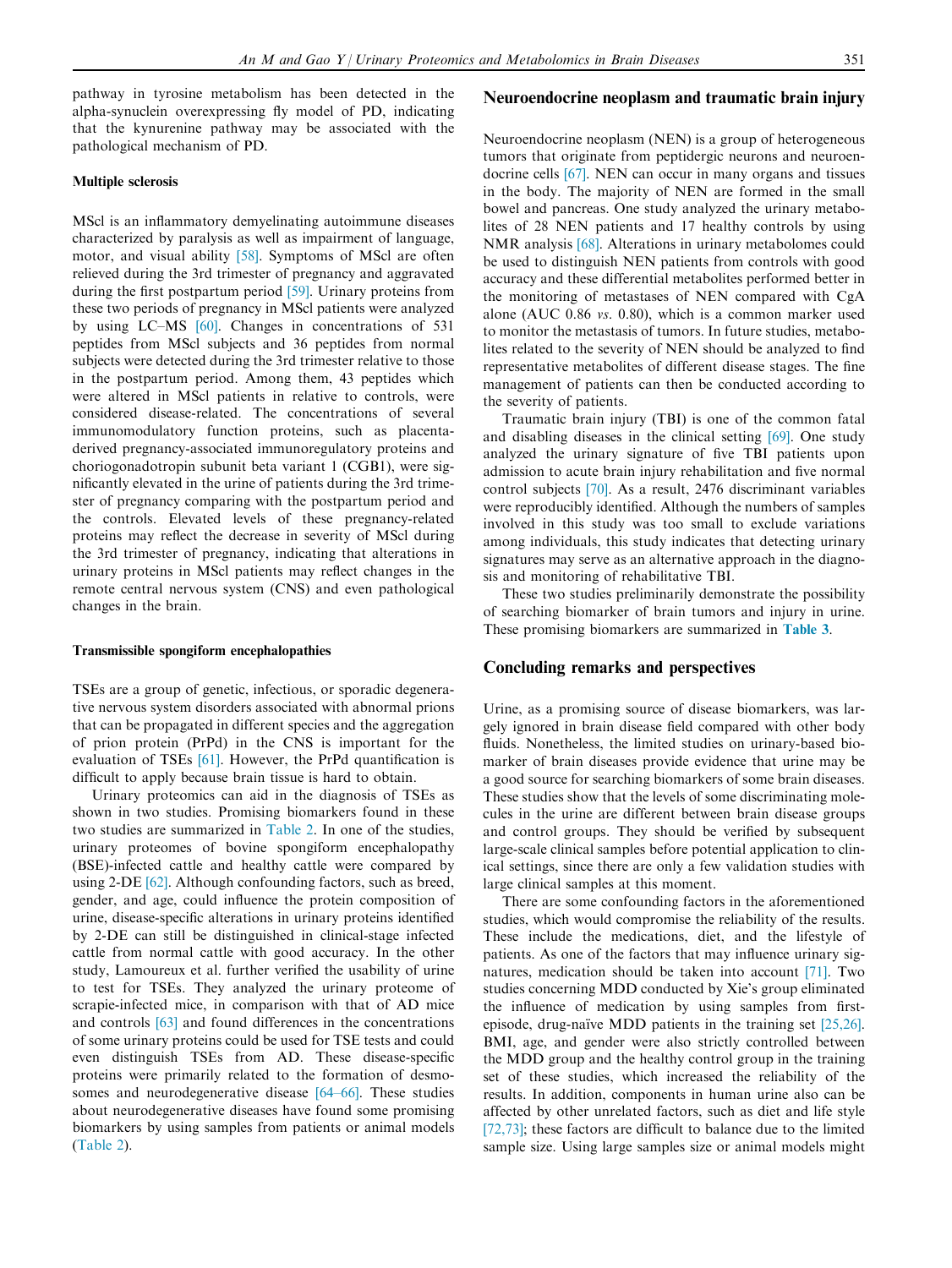| <b>Disease</b> | Method                 | No. of patients | No. of controls | <b>Potential biomarkers</b> |                    | Ref.   |
|----------------|------------------------|-----------------|-----------------|-----------------------------|--------------------|--------|
|                |                        |                 |                 | <b>Upregulated</b>          | Downregulated      |        |
| <b>NEN</b>     | NMR-based metabolomics | 28              |                 |                             | Citrate, hippurate | [68]   |
| <b>TBI</b>     | MS-based metabolomics  |                 |                 | 2476 discriminant variables |                    | $[70]$ |
|                |                        |                 |                 |                             |                    |        |

<span id="page-7-0"></span>Table 3 Summary of urinary biomarkers of human brain tumors and injury

Note: NEN, neuroendocrine neoplasms; TBI, traumatic brain injury.

tackle this problem to some extent. Through the use of animal models, changes influenced by single pathological factors can be detected; such studies can provide more closely related biomarkers associated with specific pathological changes of disease. A small number of model animals can be analyzed efficiently to provide preliminary potential biomarkers, which can then be verified in clinical samples [3].

The same candidate biomarkers may be applied to closely related diseases. For instance, increased levels of azelaic acid and reduced levels of N-methylnicotinamide concentration were detected in the urine of both MDD and BD patients compared with controls [\[25,26,29,31,34\].](#page-8-0) Additionally, the concentration of uric acid in urine increased in both MDD and schizophrenia patients comparing to controls [\[26,43\]](#page-8-0). Decreased citrate levels in urine were found in NEN, stroke, and schizophrenia patients compared with controls [\[43,50,68\]](#page-8-0). These common biomarkers may reflect shared pathological processes in these diseases. Disease-specific biomarkers should be distinguished from general biomarkers of neurological diseases to provide convenient and efficient methods for diagnosis, prognosis, and treatment of respective diseases. Most studies that search for brain disease biomarkers in urine compared patients with one particular disease to healthy controls, instead of patients with similar diseases. The urinary signatures of multiple similar diseases should be compared in a single study to identify similar pathophysiologies and find specific biomarkers.

The studies reviewed in this article provided some promising evidences, indicating that clinically applicable urine biomarkers of brain diseases may largely exist and should be useful in future diagnoses. Larger clinical studies also are required to verify these clues. Urine biomarkers of brain diseases would be used and more convenient for clinical application if proved to be reliable. Inferred by these existing studies mentioned above, searching brain disease biomarkers in urine would open new way to find more brain disease biomarkers.

# Competing interests

The authors have declared that there are no competing interests.

# Acknowledgments

This work was supported by the National Basic Research Program of China (Grant Nos. 2012CB517606 and 2013CB530805) and the Key Basic Research Program of China (Grant No. 2013FY114100).

#### References

- [1] [Wu J, Gao Y. Physiological conditions can be reflected in human](http://refhub.elsevier.com/S1672-0229(15)00170-9/h0005) [urine proteome and metabolome. Expert Rev Proteomics](http://refhub.elsevier.com/S1672-0229(15)00170-9/h0005) [2015;12:623–36](http://refhub.elsevier.com/S1672-0229(15)00170-9/h0005).
- [2] [Gao Y. Urine-an untapped goldmine for biomarker discovery? Sci](http://refhub.elsevier.com/S1672-0229(15)00170-9/h0010) [China Life Sci 2013;56:1145–6.](http://refhub.elsevier.com/S1672-0229(15)00170-9/h0010)
- [3] [Gao Y. Roadmap to the urine biomarker era. MOJ Proteomics](http://refhub.elsevier.com/S1672-0229(15)00170-9/h0015) [Bioinform 2014;1:00005](http://refhub.elsevier.com/S1672-0229(15)00170-9/h0015).
- [4] [Schanstra JP, Mischak H. Proteomic urinary biomarker approach](http://refhub.elsevier.com/S1672-0229(15)00170-9/h0020) [in renal disease: from discovery to implementation. Pediatr](http://refhub.elsevier.com/S1672-0229(15)00170-9/h0020) [Nephrol 2015;30:713–25](http://refhub.elsevier.com/S1672-0229(15)00170-9/h0020).
- [5] [Pejcic M, Stojnev S, Stefanovic V. Urinary proteomics–a tool for](http://refhub.elsevier.com/S1672-0229(15)00170-9/h0025) [biomarker discovery. Ren Fail 2010;32:259–68](http://refhub.elsevier.com/S1672-0229(15)00170-9/h0025).
- [6] [Jove M, Portero-Otin M, Naudi A, Ferrer I, Pamplona R.](http://refhub.elsevier.com/S1672-0229(15)00170-9/h0030) [Metabolomics of human brain aging and age-related neurode](http://refhub.elsevier.com/S1672-0229(15)00170-9/h0030)[generative diseases. J Neuropathol Exp Neurol 2014;73:640–57.](http://refhub.elsevier.com/S1672-0229(15)00170-9/h0030)
- [7] [Miao Y, Liao JK. Potential serum biomarkers in the pathophys](http://refhub.elsevier.com/S1672-0229(15)00170-9/h0035)[iological processes of stroke. Expert Rev Neurother](http://refhub.elsevier.com/S1672-0229(15)00170-9/h0035) [2014;14:173–85](http://refhub.elsevier.com/S1672-0229(15)00170-9/h0035).
- [8] [Lerma EV. Approach to the patient with renal disease. Prim Care](http://refhub.elsevier.com/S1672-0229(15)00170-9/h0040) [2008;35:183–94](http://refhub.elsevier.com/S1672-0229(15)00170-9/h0040).
- [9] [Haubitz M, Wittke S, Weissinger EM, Walden M, Rupprecht](http://refhub.elsevier.com/S1672-0229(15)00170-9/h0045) [HD, Floege J, et al. Urine protein patterns can serve as diagnostic](http://refhub.elsevier.com/S1672-0229(15)00170-9/h0045) [tools in patients with IgA nephropathy. Kidney Int](http://refhub.elsevier.com/S1672-0229(15)00170-9/h0045) [2005;67:2313–20](http://refhub.elsevier.com/S1672-0229(15)00170-9/h0045).
- [10] [Wu DL, Zhang WH, Wang WJ, Jing SB, Xu YM. Proteomic](http://refhub.elsevier.com/S1672-0229(15)00170-9/h0050) [evaluation of urine from renal cell carcinoma using SELDI-TOF-](http://refhub.elsevier.com/S1672-0229(15)00170-9/h0050)[MS and tree analysis pattern. Technol Cancer Res Treat](http://refhub.elsevier.com/S1672-0229(15)00170-9/h0050) [2008;7:155–60](http://refhub.elsevier.com/S1672-0229(15)00170-9/h0050).
- [11] [Quintana LF, Sole-Gonzalez A, Kalko SG, Banon-Maneus E,](http://refhub.elsevier.com/S1672-0229(15)00170-9/h0055) [Sole M, Diekmann F, et al. Urine proteomics to detect biomark](http://refhub.elsevier.com/S1672-0229(15)00170-9/h0055)[ers for chronic allograft dysfunction. J Am Soc Nephrol](http://refhub.elsevier.com/S1672-0229(15)00170-9/h0055) [2009;20:428–35](http://refhub.elsevier.com/S1672-0229(15)00170-9/h0055).
- [12] [Seetho IW, Siwy J, Albalat A, Mullen W, Mischak H, Parker RJ,](http://refhub.elsevier.com/S1672-0229(15)00170-9/h0060) [et al. Urinary proteomics in obstructive sleep apnoea and obesity.](http://refhub.elsevier.com/S1672-0229(15)00170-9/h0060) [Eur J Clin Invest 2014;44:1104–15](http://refhub.elsevier.com/S1672-0229(15)00170-9/h0060).
- [13] Carty DM, Siwy J, Brennand JE, Zürbig P, Mullen W, Franke J, [et al. Urinary proteomics for prediction of preeclampsia. Hyper](http://refhub.elsevier.com/S1672-0229(15)00170-9/h0065)[tension 2011;57:561–9.](http://refhub.elsevier.com/S1672-0229(15)00170-9/h0065)
- [14] [Delles C, Diez J, Dominiczak AF. Urinary proteomics in](http://refhub.elsevier.com/S1672-0229(15)00170-9/h0070) [cardiovascular disease: achievements, limits and hopes. Pro](http://refhub.elsevier.com/S1672-0229(15)00170-9/h0070)[teomics Clin Appl 2011;5:222–32.](http://refhub.elsevier.com/S1672-0229(15)00170-9/h0070)
- [15] [Ng D, Salim A, Liu Y, Zou L, Xu F, Huang S, et al. A](http://refhub.elsevier.com/S1672-0229(15)00170-9/h0075) [metabolomic study of low estimated GFR in non-proteinuric type](http://refhub.elsevier.com/S1672-0229(15)00170-9/h0075) [2 diabetes mellitus. Diabetologia 2012;55:499–508](http://refhub.elsevier.com/S1672-0229(15)00170-9/h0075).
- [16] [Xie G, Zheng X, Qi X, Cao Y, Chi Y, Su M, et al. Metabonomic](http://refhub.elsevier.com/S1672-0229(15)00170-9/h0080) [evaluation of melamine-induced acute renal toxicity in rats. J](http://refhub.elsevier.com/S1672-0229(15)00170-9/h0080) [Proteome Res 2010;9:125–33](http://refhub.elsevier.com/S1672-0229(15)00170-9/h0080).
- [17] [Kang SM, Park JC, Shin MJ, Lee H, Oh J, Ryu do H, et al. \(1\)H](http://refhub.elsevier.com/S1672-0229(15)00170-9/h0085) [nuclear magnetic resonance based metabolic urinary profiling of](http://refhub.elsevier.com/S1672-0229(15)00170-9/h0085) [patients with ischemic heart failure. Clin Biochem 2011;44:293–9.](http://refhub.elsevier.com/S1672-0229(15)00170-9/h0085)
- [18] [Shariff MI, Ladep NG, Cox IJ, Williams HR, Okeke E, Malu A,](http://refhub.elsevier.com/S1672-0229(15)00170-9/h0090) [et al. Characterization of urinary biomarkers of hepatocellular](http://refhub.elsevier.com/S1672-0229(15)00170-9/h0090)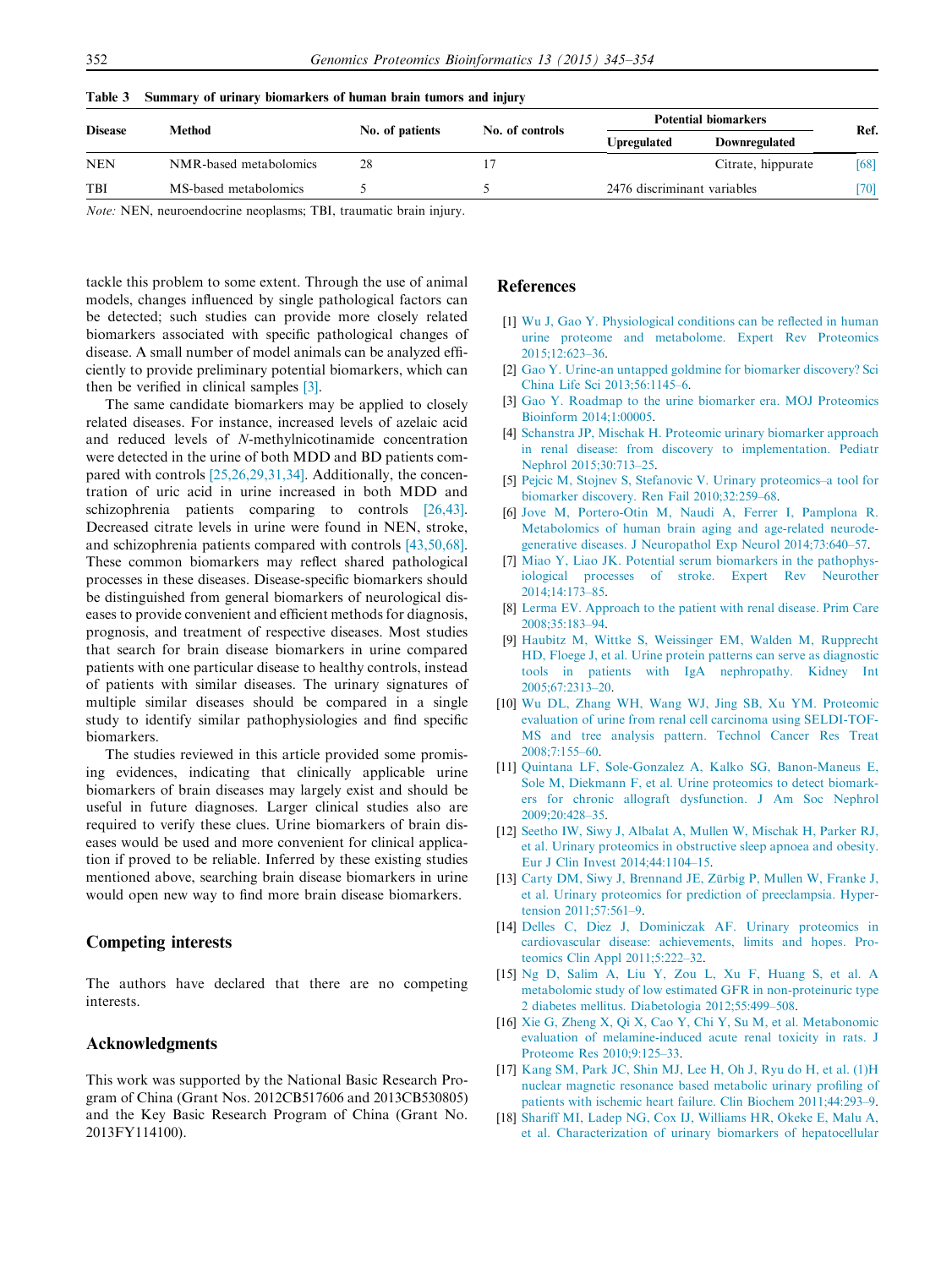<span id="page-8-0"></span>[carcinoma using magnetic resonance spectroscopy in a Nigerian](http://refhub.elsevier.com/S1672-0229(15)00170-9/h0090) [population. J Proteome Res 2010;9:1096–103.](http://refhub.elsevier.com/S1672-0229(15)00170-9/h0090)

- [19] [Slupsky CM, Steed H, Wells TH, Dabbs K, Schepansky A,](http://refhub.elsevier.com/S1672-0229(15)00170-9/h0095) [Capstick V, et al. Urine metabolite analysis offers potential early](http://refhub.elsevier.com/S1672-0229(15)00170-9/h0095) [diagnosis of ovarian and breast cancers. Clin Cancer Res](http://refhub.elsevier.com/S1672-0229(15)00170-9/h0095) [2010;16:5835–41.](http://refhub.elsevier.com/S1672-0229(15)00170-9/h0095)
- [20] [Hill RJ, Chopra P, Richardi T. Rethinking the psychogenic model](http://refhub.elsevier.com/S1672-0229(15)00170-9/h0100) [of complex regional pain syndrome: somatoform disorders and](http://refhub.elsevier.com/S1672-0229(15)00170-9/h0100) [complex regional pain syndrome. Anesth Pain Med 2012;2:54](http://refhub.elsevier.com/S1672-0229(15)00170-9/h0100).
- [21] [Fava M, Kendler KS. Major depressive disorder. Neuron](http://refhub.elsevier.com/S1672-0229(15)00170-9/h0105) [2000;28:335–41.](http://refhub.elsevier.com/S1672-0229(15)00170-9/h0105)
- [22] [Wang Y, Chen J, Chen L, Zheng P, Xu HB, Lu J, et al. Urinary](http://refhub.elsevier.com/S1672-0229(15)00170-9/h0110) [peptidomics identifies potential biomarkers for major depressive](http://refhub.elsevier.com/S1672-0229(15)00170-9/h0110) [disorder. Psychiatry Res 2014;217:25–33](http://refhub.elsevier.com/S1672-0229(15)00170-9/h0110).
- [23] [Puchades M, Hansson SF, Nilsson CL, Andreasen N, Blennow K,](http://refhub.elsevier.com/S1672-0229(15)00170-9/h0115) [Davidsson P. Proteomic studies of potential cerebrospinal fluid](http://refhub.elsevier.com/S1672-0229(15)00170-9/h0115) [protein markers for Alzheimer's disease. Brain Res Mol Brain Res](http://refhub.elsevier.com/S1672-0229(15)00170-9/h0115) [2003;118:140–6.](http://refhub.elsevier.com/S1672-0229(15)00170-9/h0115)
- [24] [Huang JT, Wang L, Prabakaran S, Wengenroth M, Lockstone](http://refhub.elsevier.com/S1672-0229(15)00170-9/h0120) [HE, Koethe D, et al. Independent protein-profiling studies show a](http://refhub.elsevier.com/S1672-0229(15)00170-9/h0120) [decrease in apolipoprotein A1 levels in schizophrenia CSF, brain](http://refhub.elsevier.com/S1672-0229(15)00170-9/h0120) [and peripheral tissues. Mol Psychiatry 2008;13:1118–28](http://refhub.elsevier.com/S1672-0229(15)00170-9/h0120).
- [25] [Zheng P, Wang Y, Chen L, Yang D, Meng H, Zhou D, et al.](http://refhub.elsevier.com/S1672-0229(15)00170-9/h0125) [Identification and validation of urinary metabolite biomarkers for](http://refhub.elsevier.com/S1672-0229(15)00170-9/h0125) [major depressive disorder. Mol Cell Proteomics 2013;12:207–14.](http://refhub.elsevier.com/S1672-0229(15)00170-9/h0125)
- [26] [Zheng P, Chen JJ, Huang T, Wang MJ, Wang Y, Dong MX, et al.](http://refhub.elsevier.com/S1672-0229(15)00170-9/h0130) [A novel urinary metabolite signature for diagnosing major](http://refhub.elsevier.com/S1672-0229(15)00170-9/h0130) [depressive disorder. J Proteome Res 2013;12:5904–11.](http://refhub.elsevier.com/S1672-0229(15)00170-9/h0130)
- [27] [Merikangas KR, Jin R, He JP, Kessler RC, Lee S, Sampson NA,](http://refhub.elsevier.com/S1672-0229(15)00170-9/h0135) [et al. Prevalence and correlates of bipolar spectrum disorder in the](http://refhub.elsevier.com/S1672-0229(15)00170-9/h0135) [world mental health survey initiative. Arch Gen Psychiatry](http://refhub.elsevier.com/S1672-0229(15)00170-9/h0135) [2011;68:241–51.](http://refhub.elsevier.com/S1672-0229(15)00170-9/h0135)
- [28] [Muller-Oerlinghausen B, Berghofer A, Bauer M. Bipolar disorder.](http://refhub.elsevier.com/S1672-0229(15)00170-9/h0140) [Lancet 2002;359:241–7.](http://refhub.elsevier.com/S1672-0229(15)00170-9/h0140)
- [29] [Chen JJ, Liu Z, Fan SH, Yang DY, Zheng P, Shao WH, et al.](http://refhub.elsevier.com/S1672-0229(15)00170-9/h0145) [Combined application of NMR- and GC–MS-based metabo](http://refhub.elsevier.com/S1672-0229(15)00170-9/h0145)[nomics yields a superior urinary biomarker panel for bipolar](http://refhub.elsevier.com/S1672-0229(15)00170-9/h0145) [disorder. Sci Rep 2014;4:5855](http://refhub.elsevier.com/S1672-0229(15)00170-9/h0145).
- [30] [Xu XJ, Zheng P, Ren GP, Liu ML, Mu J, Guo J, et al. 2,4-](http://refhub.elsevier.com/S1672-0229(15)00170-9/h0150) [Dihydroxypyrimidine is a potential urinary metabolite biomarker](http://refhub.elsevier.com/S1672-0229(15)00170-9/h0150) [for diagnosing bipolar disorder. Mol BioSyst 2014;10:813–9.](http://refhub.elsevier.com/S1672-0229(15)00170-9/h0150)
- [31] [Zheng P, Wei Y-D, Yao G-E, Ren G-P, Guo J, Zhou C-J, et al.](http://refhub.elsevier.com/S1672-0229(15)00170-9/h0155) [Novel urinary biomarkers for diagnosing bipolar disorder.](http://refhub.elsevier.com/S1672-0229(15)00170-9/h0155) [Metabolomics 2013;9:800–8](http://refhub.elsevier.com/S1672-0229(15)00170-9/h0155).
- [32] [Grigoroiu-Serbanescu M, Nothen MM, Ohlraun S, Propping P,](http://refhub.elsevier.com/S1672-0229(15)00170-9/h0160) [Maier W, Wickramaratne P, et al. Family history influences age of](http://refhub.elsevier.com/S1672-0229(15)00170-9/h0160) [onset in bipolar I disorder in females but not in males. Am J Med](http://refhub.elsevier.com/S1672-0229(15)00170-9/h0160) [Genet B Neuropsychiatr Genet 2005;133B:6–11](http://refhub.elsevier.com/S1672-0229(15)00170-9/h0160).
- [33] [Mackay CE, Roddick E, Barrick TR, Lloyd AJ, Roberts N, Crow](http://refhub.elsevier.com/S1672-0229(15)00170-9/h0165) [TJ, et al. Sex dependence of brain size and shape in bipolar](http://refhub.elsevier.com/S1672-0229(15)00170-9/h0165) [disorder: an exploratory study. Bipolar Disord 2010;12:306–11](http://refhub.elsevier.com/S1672-0229(15)00170-9/h0165).
- [34] [Chen JJ, Huang H, Zhao LB, Zhou DZ, Yang YT, Zheng P, et al.](http://refhub.elsevier.com/S1672-0229(15)00170-9/h0170) [Sex-specific urinary biomarkers for diagnosing bipolar disorder.](http://refhub.elsevier.com/S1672-0229(15)00170-9/h0170) [PLoS One 2014;9:e115221.](http://refhub.elsevier.com/S1672-0229(15)00170-9/h0170)
- [35] [Muhle R, Trentacoste SV, Rapin I. The genetics of autism.](http://refhub.elsevier.com/S1672-0229(15)00170-9/h0175) [Pediatrics 2004;113:e472–86](http://refhub.elsevier.com/S1672-0229(15)00170-9/h0175).
- [36] [Yap IK, Angley M, Veselkov KA, Holmes E, Lindon JC,](http://refhub.elsevier.com/S1672-0229(15)00170-9/h0180) [Nicholson JK. Urinary metabolic phenotyping differentiates](http://refhub.elsevier.com/S1672-0229(15)00170-9/h0180) [children with autism from their unaffected siblings and age](http://refhub.elsevier.com/S1672-0229(15)00170-9/h0180)[matched controls. J Proteome Res 2010;9:2996–3004.](http://refhub.elsevier.com/S1672-0229(15)00170-9/h0180)
- [37] [Parracho HM, Bingham MO, Gibson GR, McCartney AL.](http://refhub.elsevier.com/S1672-0229(15)00170-9/h0185) [Differences between the gut microflora of children with autistic](http://refhub.elsevier.com/S1672-0229(15)00170-9/h0185) [spectrum disorders and that of healthy children. J Med Microbiol](http://refhub.elsevier.com/S1672-0229(15)00170-9/h0185) [2005;54:987–91.](http://refhub.elsevier.com/S1672-0229(15)00170-9/h0185)
- [38] [Noto A, Fanos V, Barberini L, Grapov D, Fattuoni C, Zaffanello](http://refhub.elsevier.com/S1672-0229(15)00170-9/h0190) [M, et al. The urinary metabolomics profile of an Italian autistic](http://refhub.elsevier.com/S1672-0229(15)00170-9/h0190) [children population and their unaffected siblings. J Matern Fetal](http://refhub.elsevier.com/S1672-0229(15)00170-9/h0190) [Neonatal Med 2014;27:46–52.](http://refhub.elsevier.com/S1672-0229(15)00170-9/h0190)
- [39] [Shaw W. Increased urinary excretion of a 3-\(3-hydroxyphenyl\)-3](http://refhub.elsevier.com/S1672-0229(15)00170-9/h0195) [hydroxypropionic acid \(HPHPA\), an abnormal phenylalanine](http://refhub.elsevier.com/S1672-0229(15)00170-9/h0195) [metabolite of Clostridia spp. in the gastrointestinal tract, in urine](http://refhub.elsevier.com/S1672-0229(15)00170-9/h0195) [samples from patients with autism and schizophrenia. Nutr](http://refhub.elsevier.com/S1672-0229(15)00170-9/h0195) [Neurosci 2010;13:135–43](http://refhub.elsevier.com/S1672-0229(15)00170-9/h0195).
- [40] [Dyck LE, Kazakoff CW, Dourish CT. The role of catecholami](http://refhub.elsevier.com/S1672-0229(15)00170-9/h0200)[nes, 5-hydroxytryptamine and m-tyramine in the behavioural](http://refhub.elsevier.com/S1672-0229(15)00170-9/h0200) [effects of m-tyrosine in the rat. Eur J Pharmacol 1982;84:139–49](http://refhub.elsevier.com/S1672-0229(15)00170-9/h0200).
- [41] [Kaluzna-Czaplinska J, Zurawicz E, Struck W, Markuszewski M.](http://refhub.elsevier.com/S1672-0229(15)00170-9/h0205) [Identification of organic acids as potential biomarkers in the urine](http://refhub.elsevier.com/S1672-0229(15)00170-9/h0205) [of autistic children using gas chromatography/mass spectrometry.](http://refhub.elsevier.com/S1672-0229(15)00170-9/h0205) [J Chromatogr B Analyt Technol Biomed Life Sci 2014;966:70–6.](http://refhub.elsevier.com/S1672-0229(15)00170-9/h0205)
- [42] [Lieberman JA. Is schizophrenia a neurodegenerative disorder? A](http://refhub.elsevier.com/S1672-0229(15)00170-9/h0210) [clinical and neurobiological perspective. Biol Psychiatry](http://refhub.elsevier.com/S1672-0229(15)00170-9/h0210) [1999;46:729–39.](http://refhub.elsevier.com/S1672-0229(15)00170-9/h0210)
- [43] [Cai HL, Li HD, Yan XZ, Sun B, Zhang Q, Yan M, et al.](http://refhub.elsevier.com/S1672-0229(15)00170-9/h0215) [Metabolomic analysis of biochemical changes in the plasma and](http://refhub.elsevier.com/S1672-0229(15)00170-9/h0215) [urine of first-episode neuroleptic-naive schizophrenia patients](http://refhub.elsevier.com/S1672-0229(15)00170-9/h0215) [after treatment with risperidone. J Proteome Res](http://refhub.elsevier.com/S1672-0229(15)00170-9/h0215) [2012;11:4338–50.](http://refhub.elsevier.com/S1672-0229(15)00170-9/h0215)
- [44] [Yang J, Chen T, Sun L, Zhao Z, Qi X, Zhou K, et al. Potential](http://refhub.elsevier.com/S1672-0229(15)00170-9/h0220) [metabolite markers of schizophrenia. Mol Psychiatry](http://refhub.elsevier.com/S1672-0229(15)00170-9/h0220) [2013;18:67–78](http://refhub.elsevier.com/S1672-0229(15)00170-9/h0220).
- [45] [Donnan GA, Fisher M, Macleod M, Davis SM. Stroke. Lancet](http://refhub.elsevier.com/S1672-0229(15)00170-9/h0225) [2008;371:1612–23.](http://refhub.elsevier.com/S1672-0229(15)00170-9/h0225)
- [46] [Latchaw RE, Alberts MJ, Lev MH, Connors JJ, Harbaugh RE,](http://refhub.elsevier.com/S1672-0229(15)00170-9/h0230) [Higashida RT, et al. Recommendations for imaging of acute](http://refhub.elsevier.com/S1672-0229(15)00170-9/h0230) [ischemic stroke: a scientific statement from the American Heart](http://refhub.elsevier.com/S1672-0229(15)00170-9/h0230) [Association. Stroke 2009;40:3646–78.](http://refhub.elsevier.com/S1672-0229(15)00170-9/h0230)
- [47] [Chalela JA, Kidwell CS, Nentwich LM, Luby M, Butman JA,](http://refhub.elsevier.com/S1672-0229(15)00170-9/h0235) [Demchuk AM, et al. Magnetic resonance imaging and computed](http://refhub.elsevier.com/S1672-0229(15)00170-9/h0235) [tomography in emergency assessment of patients with suspected](http://refhub.elsevier.com/S1672-0229(15)00170-9/h0235) [acute stroke: a prospective comparison. Lancet 2007;369:293–8.](http://refhub.elsevier.com/S1672-0229(15)00170-9/h0235)
- [48] [Sironi L, Tremoli E, Miller I, Guerrini U, Calvio AM, Eberini I,](http://refhub.elsevier.com/S1672-0229(15)00170-9/h0240) [et al. Acute-phase proteins before cerebral ischemia in stroke](http://refhub.elsevier.com/S1672-0229(15)00170-9/h0240)[prone rats: identification by proteomics. Stroke 2001;32:753–60.](http://refhub.elsevier.com/S1672-0229(15)00170-9/h0240)
- [49] [Dawson J, Walters M, Delles C, Mischak H, Mullen W. Urinary](http://refhub.elsevier.com/S1672-0229(15)00170-9/h0245) [proteomics to support diagnosis of stroke. PLoS One 2012;7:](http://refhub.elsevier.com/S1672-0229(15)00170-9/h0245) [e35879](http://refhub.elsevier.com/S1672-0229(15)00170-9/h0245).
- [50] [Jung JY, Lee HS, Kang DG, Kim NS, Cha MH, Bang OS, et al.](http://refhub.elsevier.com/S1672-0229(15)00170-9/h0250) [1H-NMR-based metabolomics study of cerebral infarction.](http://refhub.elsevier.com/S1672-0229(15)00170-9/h0250) [Stroke 2011;42:1282–8.](http://refhub.elsevier.com/S1672-0229(15)00170-9/h0250)
- [51] [Homocysteine Studies C. Homocysteine and risk of ischemic heart](http://refhub.elsevier.com/S1672-0229(15)00170-9/h0255) [disease and stroke: a meta-analysis. JAMA 2002;288:2015–22](http://refhub.elsevier.com/S1672-0229(15)00170-9/h0255).
- [52] [Mucke L. Neuroscience: Alzheimer's disease. Nature](http://refhub.elsevier.com/S1672-0229(15)00170-9/h0260) [2009;461:895–7.](http://refhub.elsevier.com/S1672-0229(15)00170-9/h0260)
- [53] [Lovestone S. Searching for biomarkers in neurodegeneration. Nat](http://refhub.elsevier.com/S1672-0229(15)00170-9/h0265) [Med 2010;16:1371–2](http://refhub.elsevier.com/S1672-0229(15)00170-9/h0265).
- [54] [Fukuhara K, Ohno A, Ota Y, Senoo Y, Maekawa K, Okuda H,](http://refhub.elsevier.com/S1672-0229(15)00170-9/h0270) [et al. NMR-based metabolomics of urine in a mouse model of](http://refhub.elsevier.com/S1672-0229(15)00170-9/h0270) [Alzheimer's disease: identification of oxidative stress biomarkers.](http://refhub.elsevier.com/S1672-0229(15)00170-9/h0270) [J Clin Biochem Nutr 2013;52:133–8.](http://refhub.elsevier.com/S1672-0229(15)00170-9/h0270)
- [55] [Peng J, Guo K, Xia J, Zhou J, Yang J, Westaway D, et al.](http://refhub.elsevier.com/S1672-0229(15)00170-9/h0275) [Development of isotope labeling liquid chromatography mass](http://refhub.elsevier.com/S1672-0229(15)00170-9/h0275) [spectrometry for mouse urine metabolomics: quantitative meta](http://refhub.elsevier.com/S1672-0229(15)00170-9/h0275)[bolomic study of transgenic mice related to Alzheimer's disease. J](http://refhub.elsevier.com/S1672-0229(15)00170-9/h0275) [Proteome Res 2014;13:4457–69.](http://refhub.elsevier.com/S1672-0229(15)00170-9/h0275)
- [56] [Lang AE, Lozano AM. Parkinson's disease. First of two parts. N](http://refhub.elsevier.com/S1672-0229(15)00170-9/h0280) [Engl J Med 1998;339:1044–53.](http://refhub.elsevier.com/S1672-0229(15)00170-9/h0280)
- [57] [Luan H, Liu LF, Meng N, Tang Z, Chua KK, Chen LL, et al.](http://refhub.elsevier.com/S1672-0229(15)00170-9/h0285) [LC–MS-based urinary metabolite signatures in idiopathic Parkin](http://refhub.elsevier.com/S1672-0229(15)00170-9/h0285)[son's disease. J Proteome Res 2015;14:467–78.](http://refhub.elsevier.com/S1672-0229(15)00170-9/h0285)
- [58] [Compston A, Coles A. Multiple sclerosis. Lancet](http://refhub.elsevier.com/S1672-0229(15)00170-9/h0290) [2002;359:1221–31.](http://refhub.elsevier.com/S1672-0229(15)00170-9/h0290)
- [59] [Confavreux C, Hutchinson M, Hours MM, Cortinovis-Tourniaire](http://refhub.elsevier.com/S1672-0229(15)00170-9/h0295) [P, Moreau T. Rate of pregnancy-related relapse in multiple](http://refhub.elsevier.com/S1672-0229(15)00170-9/h0295) [sclerosis. Pregnancy in Multiple Sclerosis Group. N Engl J Med](http://refhub.elsevier.com/S1672-0229(15)00170-9/h0295) [1998;339:285–91.](http://refhub.elsevier.com/S1672-0229(15)00170-9/h0295)